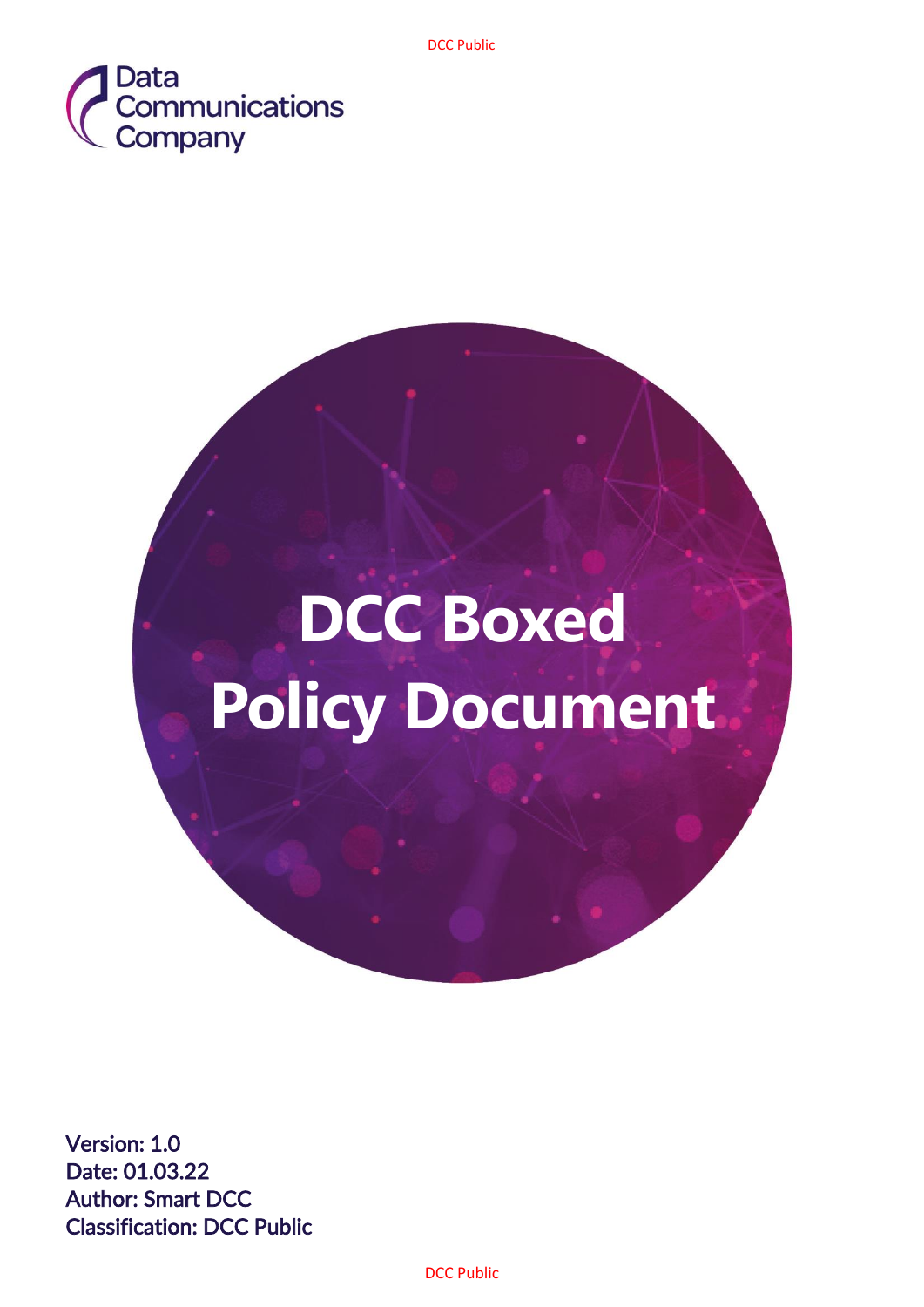# **Table of Contents**



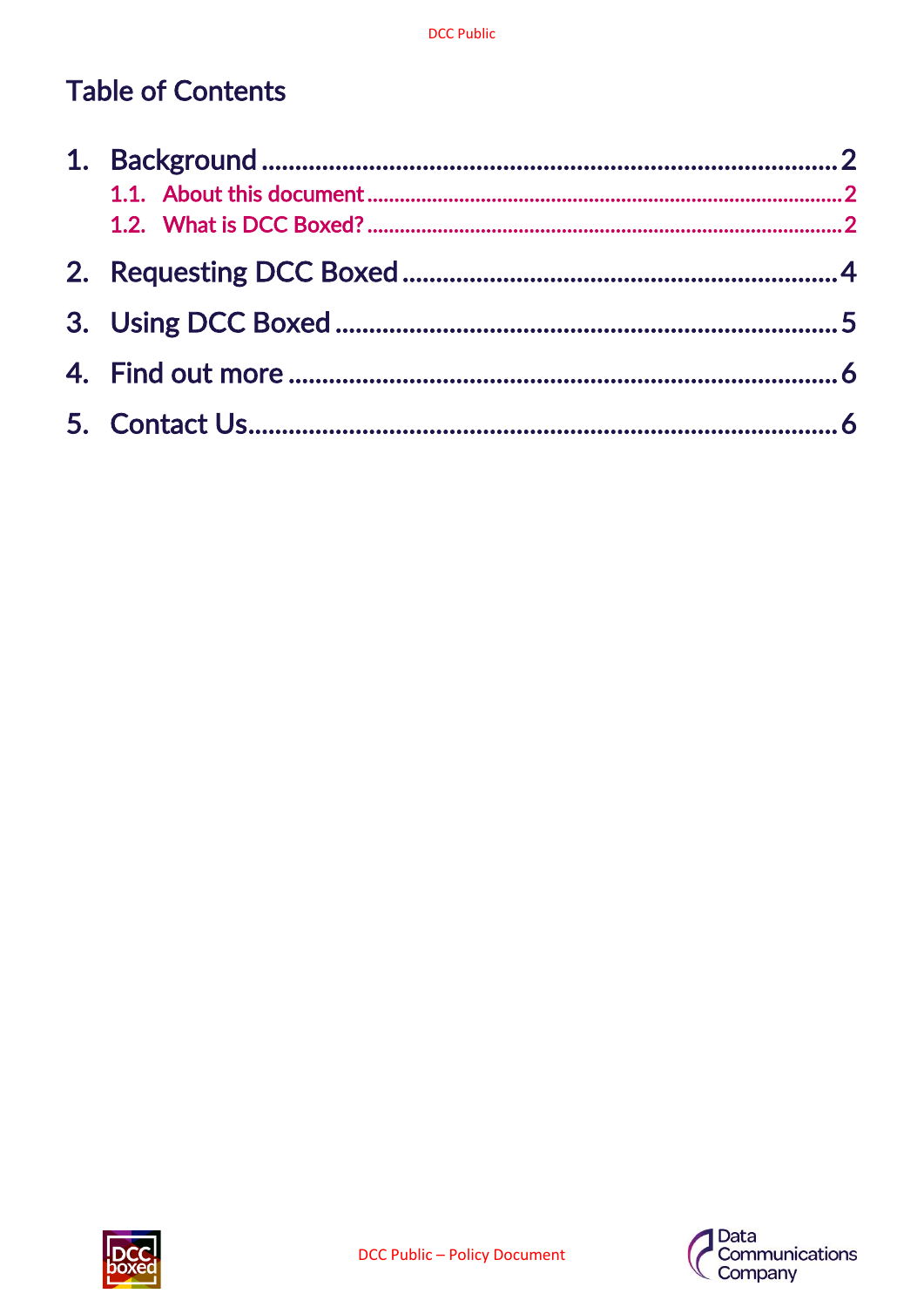# <span id="page-2-0"></span>1. Background

## <span id="page-2-1"></span>1.1. About this document

This document is the 'DCC Boxed Policy Document' (the Policy). The Policy is required under the Smart Energy Code (SEC) to be developed and made available via the DCC Website. Its purpose is to describe the provisions and allocation requirements for DCC customers who wish to purchase DCC Boxed and supporting kit.

## <span id="page-2-2"></span>1.2. What is DCC Boxed?

DCC Boxed is a testing tool which emulates the end-to-end DCC system.

Currently, a User wishing to test its systems or devices against the DCC Systems must do so through remote or in-situ testing as set out in SEC Section H 'Testing Services' and SEC Appendix J 'Enduring Testing Approach Document' (ETAD). These include a range of associated User-entry and connectivity steps which take time and incur cost.

The DCC has developed DCC Boxed as an expansion from the existing Great Britain Companion Specification (GBCS) for Industry (GFI) toolset. DCC Boxed was developed to meet the need to enhance the existing GFI tool to provide a holistic testing environment beyond the Home Area Network (HAN).





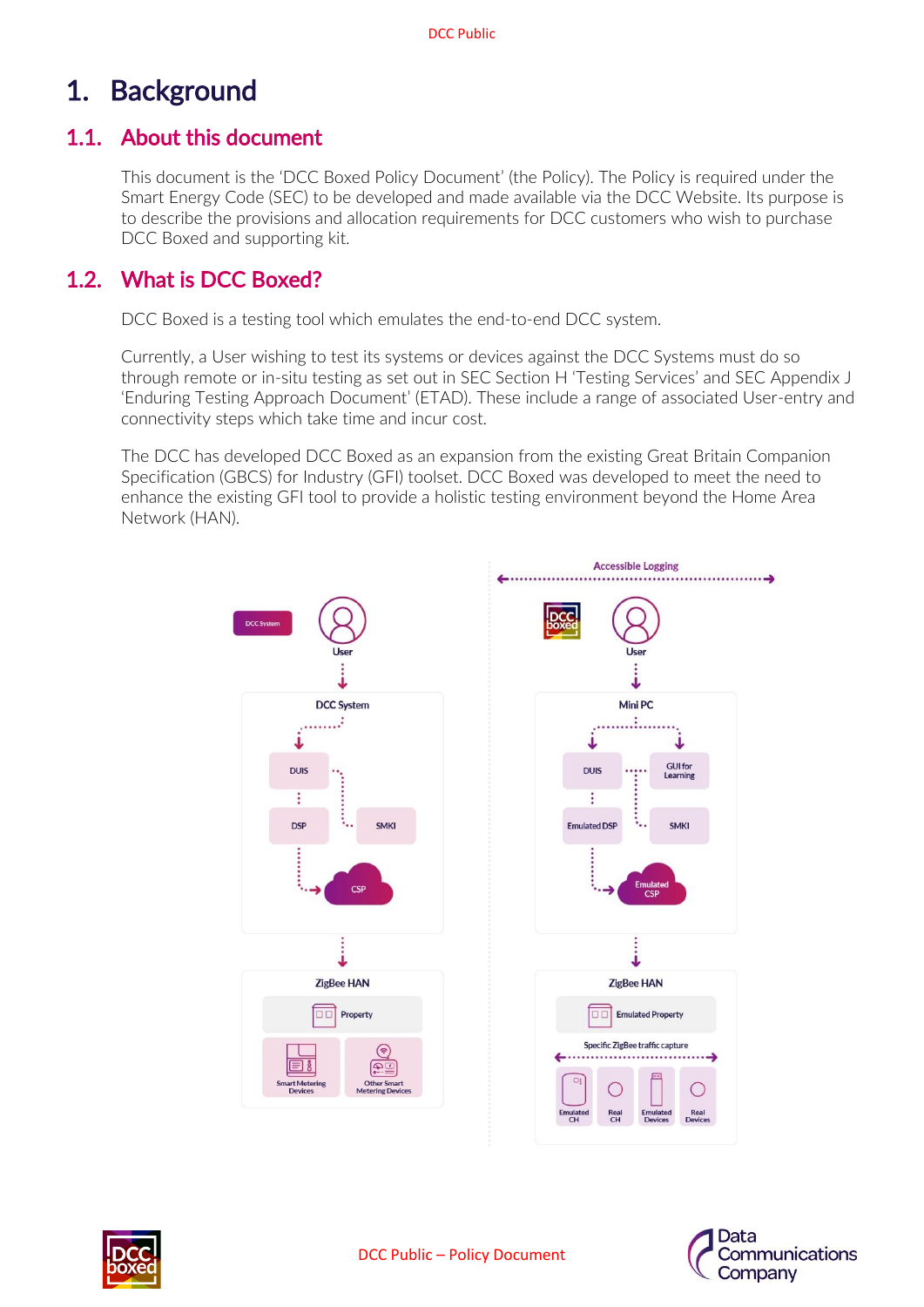#### DCC Public

DCC Boxed emulates the DCC end-to-end SMETS2 Smart Metering System in a non-regulated environment to allow Participants to perform such actions as testing, validation of interoperability and development of new products in this risk-free environment. DCC Boxed contains both software and hardware components in a standalone environment that does not touch or interact with the DCC Total System.

## 1.2.1. Components

DCC Boxed standard components include:

- a. A Mini-PC or NUC: to host and run the DCC Boxed operating system;
- b. USB Hub: to enable the connection of other devices to the Mini PC;
- c. A Zigbee Traffic Sniffer dongle: to capture Zigbee based wireless communication;
- d. Power cables for the above devices;

The following can be purchased separately for an extended testing experience:

- e. Zigbee-enable Microcontrollers or Emulators: to enable emulation of the type of devices typically connected to the smart meter ecosystem, including ESME's, GSME's, CAD's/IHD's, PPMID's, SAPC's, HCALCs and HHT's.
- f. GFI Comms Hubs: to act as a communications hub
- g. Wired Instrumented Test Communications Hub (WITCH): to establish a Home Area Network using a 'real' communications hub.

## 1.2.2. Features & Limitations

DCC Boxed has the following key features and capabilities:

### Features

- a. DUIS Interface submit service requests, translate DUIS requests to GBCS commands
- b. SMKI Interface generate DCC Boxed-relevant (non-production) certificates and validate organisation and device certificates
- c. Dashboard web Graphical User Interface (GUI): Main page, SMKI, DCC Gateway, devices information
- d. HAN creates a Home Area Network (HAN) to allowing message interchange
- e. Zigbee Sniffer hardware that captures ZigBee traffic for debug and study purposes
- f. GBCS Sniffers software to allow visualisation of GBCS payload
- g. DUIS Sniffers software visualisation of DUIS messages
- h. User Guide Help content on how to use the tool
- i. Emulators on a stick: ESME, GSME, HHT, IHD, CAD, HCALCS, SAPC, PPMID, CH Driver.



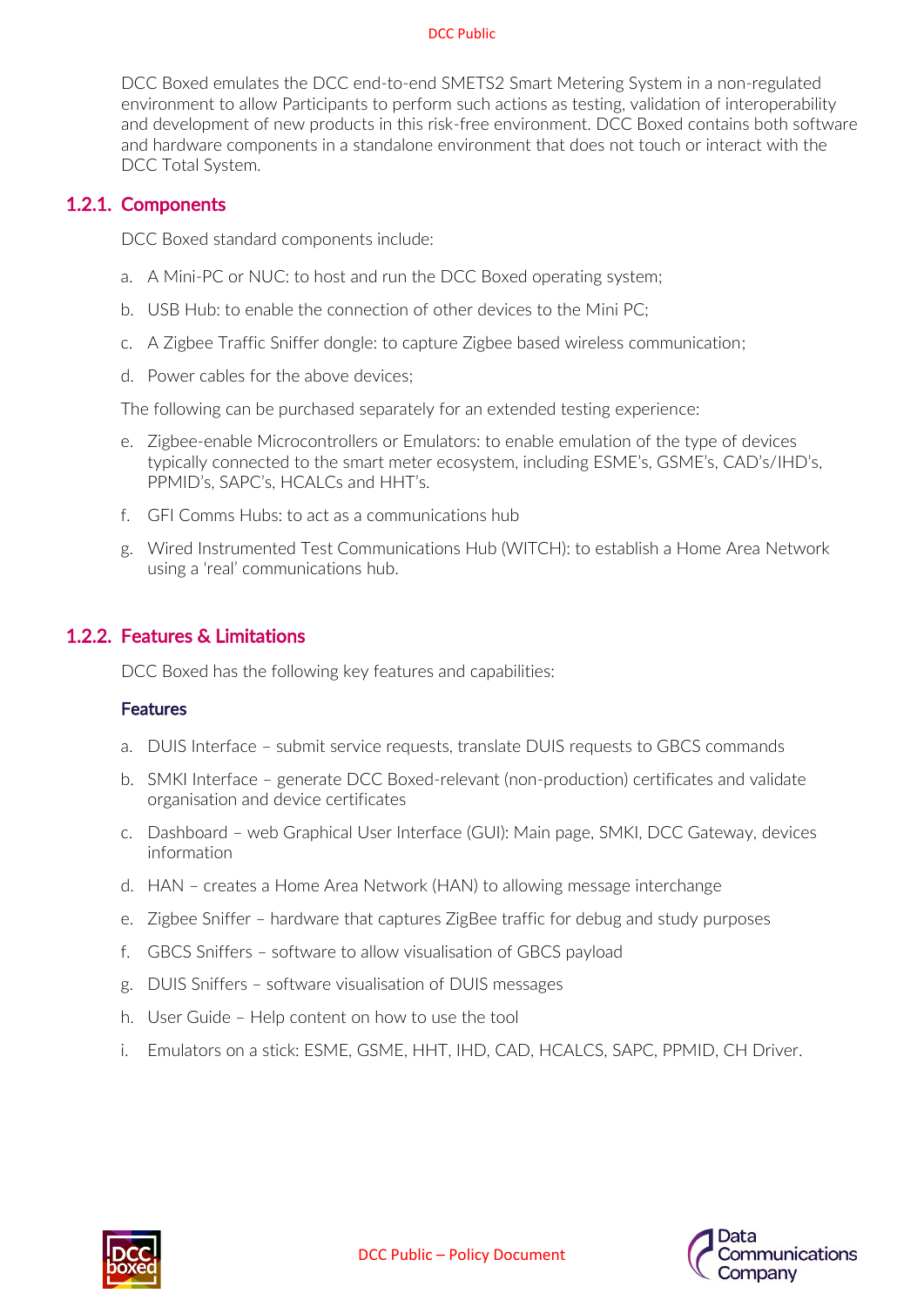## Limitations

#### Recognising that not all real-world scenarios are able to be emulated, there are some limitations:

- a. DCC Boxed does not emulate any activities performed within the Smart Metering Systems Communications Service Provider's (CSP) or Data Service Provider's (DSP) production systems. It only follows the specifications for inputs to and outputs from these systems.
- b. The amount of diagnostic information and performance that can be obtained from DCC Boxed exceeds that which can be obtained from "real" devices. For example, latency is shorter in DCC Boxed. Participants should be aware that DCC Boxed is not wholly representative of "real world" testing outcomes.
- c. The DCC Boxed graphical DUIS Interface contains a limited quantity of pre-defined service requests variants. This allows you to be acquainted with the DCC system and contains enough functionality for you to establish a HAN. A much richer interface is provided without graphical support within the product which is much more representative of how DCC Users interact with the DUIS in the live system.

# <span id="page-4-0"></span>2. Requesting DCC Boxed

## 2.1.1. Ordering

DCC Boxed can be ordered via the DCC website through the completion of a web order form at smartdcc.co.uk/DCCBoxed. You will be required to accept our terms and conditions (in the form of an Enabling Services Agreement).

If you are not a SEC Party and don't wish to become a SEC Party, please contact our Service Centre directly, details of which, can be found on our website smartdcc.co.uk/contact-us/. Our team of experts will advise you on how best to accommodate your enquiry.

## Acceptable Use Policy

The Participant shall ensure DCC Boxed is used for private and legitimate testing only. The Participant shall ensure its use of this product does not exceed that reasonably expected of a standalone emulated testing platform. The Participant shall not:

- a. Use DCC Boxed to find vulnerabilities and exploit these in the smart metering ecosystem
- b. Use DCC Boxed to connect unauthorised devices to the smart metering ecosystem
- c. Use DCC Boxed as part of any live production environment
- d. Use DCC Boxed to develop products that are of insufficient quality or suitability to be connected to the live network
- e. Use DCC Boxed for fraudulent or criminal purposes, or in a way that is in breach of the law
- f. Re-sell DCC Boxed or any of its associated insights, components and/or benefits to another party.

If the Participant's usage falls outside of this acceptable use policy or DCC suspects the same, DCC, upon prior notice, reserves the right to impose remote restrictions upon the Participant's DCC Boxed product. Further actions for failure to adhere to this Acceptable Use Policy could include, but are not limited to, the product's warranty being declared null and void, repairs not being undertaken and DCC no longer accepting liability for damage to the product.



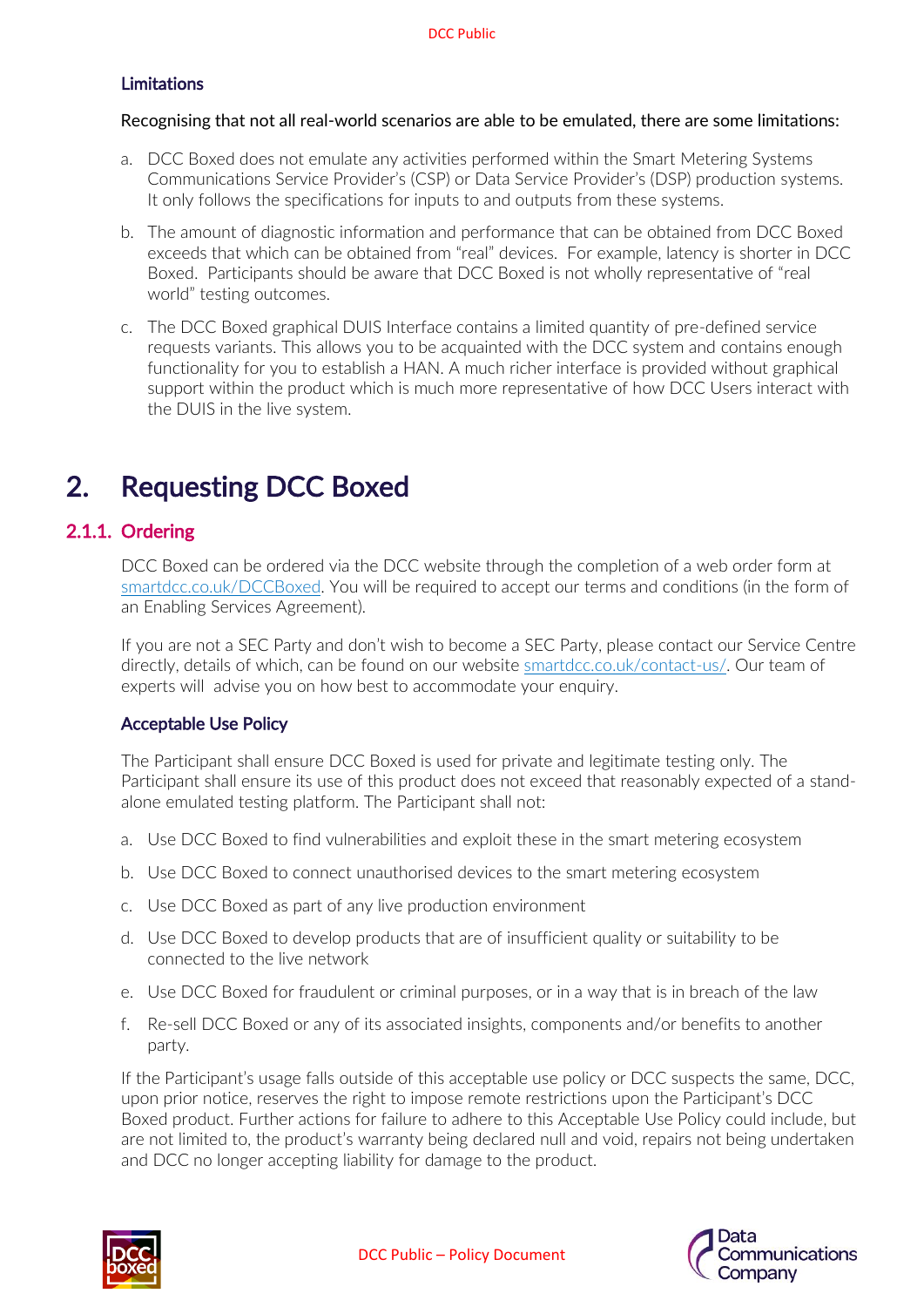### Patches and Updates

The Participant shall ensure that the DCC Boxed product is loaded with up-to-date patches and updates, which are available via the inbuilt platform manager function, for more details refer to the DCC Owners Club page on our website at smartdcc.co.uk/DCCBoxedOwners. DCC reserves the right to refuse to provide support or repairs to DCC Boxed products that do not have up-to-date software.

## <span id="page-5-0"></span>3. Using DCC Boxed

## 3.1. Allocation rules for DCC Boxed

DCC Boxed is a paid-for product which is available for DCC Customers who wish to purchase it. As such, there are no allocation restrictions in principle; unlike other DCC testing products which do not carry an explicit charge. DCC Boxed will be made available to customers who order it, with provision being dependent on production and delivery timetables.

DCC engages with existing and prospective customers regarding the appetite for DCC Boxed and we do not generally expect instances where excessive demand outstrips supply of the tool. However, in instances where customer orders exceed available units, we will endeavour to work with customers to find a mutually agreeable allocation agreement. Where this is not possible, DCC will determine, in a non-discriminatory manner, the order in which customers will be allocated units as they become available.

This approach is similar to DCC's obligations under the Smart Energy Code regarding the allocation of testing space in its regulated test environments, and we consider it on this basis to be the most appropriate method to manage instances where product demand exceeds supply.

## 3.2. Support

#### User Guide

DCC Boxed comes with in-built user guide which is accessed via a web browser. DCC Boxed is design to be simple to use and for Participants to be able to self-serve themselves.

#### DCC Service Centre

For queries not covered in the User Guide, the DCC offers a basic level of support on a reasonable endeavours basis that is included in the DCC Boxed purchase price. The basic level of support is limited to:

- Support with ordering and payment for DCC Boxed
- Support of how to download bug fixes, patches and updates
- Support with the process for product returns
- Coordination of specialist support for more in-depth technical queries during the warranty period (for out of warranty support, see below)

Instructions on how to contact the DCC Service Centre is outlined in the in-built user guide.

![](_page_5_Picture_18.jpeg)

![](_page_5_Picture_19.jpeg)